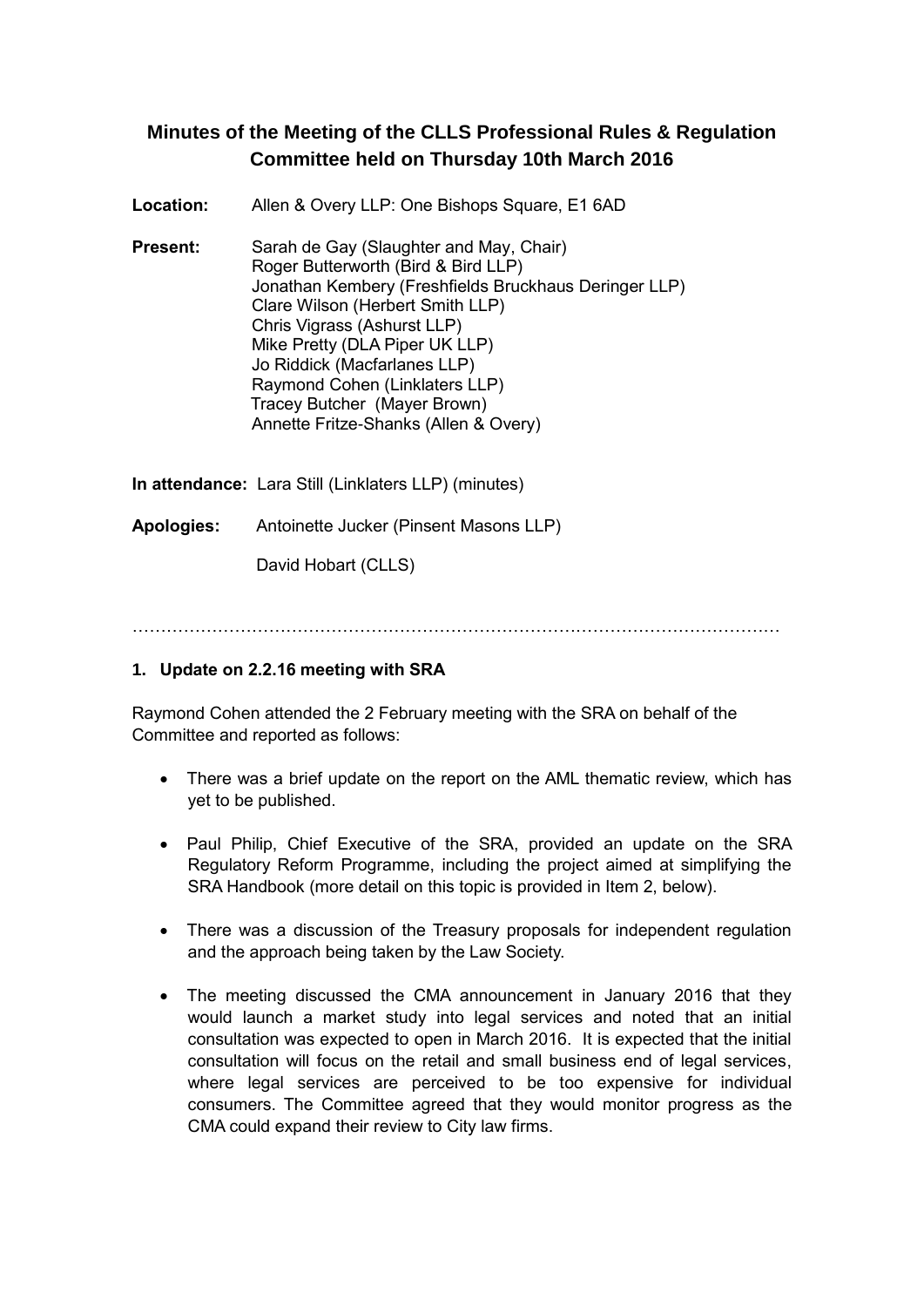- In December 2015, the SRA appointed five new board members, including Geoff Nicholas from Freshfields, Bruckhaus, Deringer LLP.
- The next symposium with the SRA was scheduled to be held on  $4<sup>th</sup>$  May at DLA Piper and it was agreed that, if the SRA's Consultation Paper on it had been published, the SRA Handbook review would be the key topic of discussion.

# **2. Update on new SRA Handbook working group meeting with SRA, 8.2.16**

The Chair reported that the Committee's working group on the SRA handbook had held their first meeting with the SRA on 8 February 2016 and reported to the Committee on progress.

### **3. SRA Impact Assessment (Christopher Decker)**

The Chair reported that the SRA had appointed Christopher Decker, an academic, to work with them to prepare an impact assessment of the proposed changes to the SRA Handbook. He had asked to meet with Committee members and a meeting had therefore been scheduled (of those who were available) for 21 March 2016 (to take place at Slaughter & May's office at 4pm).

#### **4. SRA Consultation Paper on Insurance Act 2015 Implications**

Chris Vigrass reported on his review of the SRA's consultation paper on the Insurance Act 2015 and consequential changes to the minimum terms and conditions of professional indemnity insurance. The proposed changes include:

- a proposal to adopt a non-consumer standard of non-disclosure once the Insurance Act comes into effect because the insurance contract between a firm and its insurer is a non-consumer contract - the Committee agreed that this seemed reasonable; and
- a new duty of firms to make a fair presentation of risk it was noted by the Committee that City law firms should not have any trouble complying.

It was agreed that Chris Vigrass would circulate a draft response on the CP for review by the Committee prior to submission by the 24 March deadline.

### **5. Law Society Consultation Paper on the SRA Review of Accounts Rules**

In January 2016 the Law Society issued a consultation paper setting forth its proposals for how the SRA might implement a review and revision of the SRA Accounts Rules. The Committee noted that the SRA had yet to issue a consultation paper regarding its proposed changes to the Accounts Rules. It was agreed that the Committee would reserve its comments for the SRA consultation.